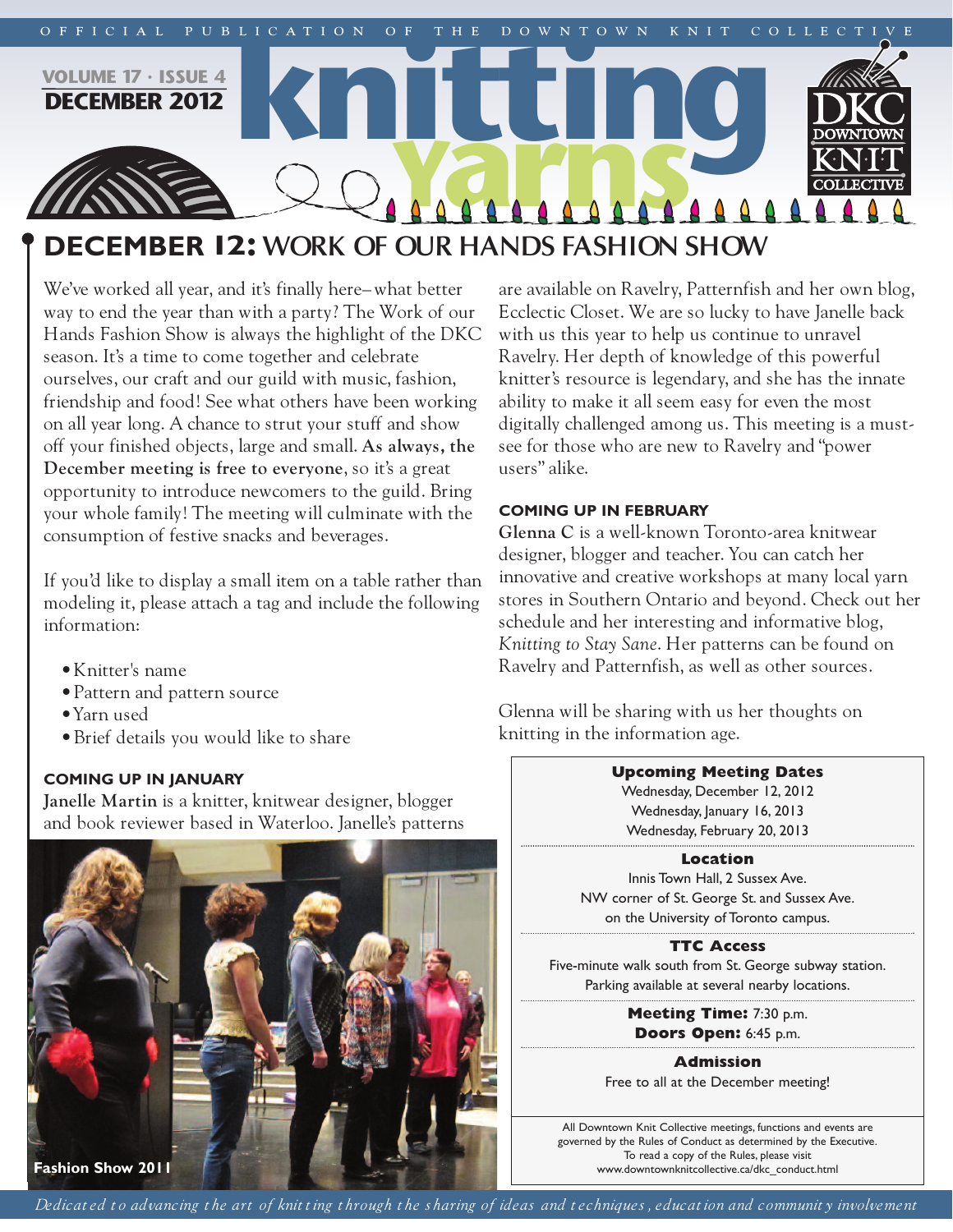## **highlightS oF the november 2012 meeting** by Heather Brady

110 knitters (including two newbies) were present for the November meeting. Many Clapotis shawls and Lanesplitter skirts were seen as part of our Knitty celebration.

## **Announcements**

On the fundraising front, several ideas have been proposed. One idea that seemed particularly sympatico with the ideals of the guild is donating to **Spun Studio**, which is affiliated with the Sistering women's shelter. Their motto is "Helping women, one stitch at a time." We can pitch in with monetary donations from our monthly raffle, as well as donations of needles, yarn and other craft supplies. Spun Studio teaches fashion design, marketing and business management to homeless and marginaliz ed women, helping them to gain the skills they need to produce quality retail items. This is right up the DKC's alley, and the proposal was met with enthusiastic approval.

The guild is currently accepting proposals for **Frolic workshops**– please contact treasurer@downtownknitcollective.ca by December 15 if you'd like to be an instructor at this high-profile event.

We continue to accept donations for our **Knitting for a Cure** initiative. Drop off your scarves, caps, shawls and yarn at our monthly meetings. You can also pick up tags to apply to your donated garment so the recipient will know how to care for it. If you have any **Bear Pals** (finished or unfinished), they can be dropped off too.

## **Show and Tell**

Trish Denhoed knit a pullover for her son who is currently living and teaching in Japan. He needed something warm, but not bulky. Trish turned out a stunning grey "Beau" sweater from Rowan Vintage Knits with stitches so fine it looked store bought (only better, of course). She used Cascade Heritage Silk, giving the sweater a luxurious hand. Trish also showed a tiny white baby sweater, her first top-down attempt. The pattern is called "Sunnyside Cardigan" and is a free download on Ravelry.

Gloria Easton showed two "stash-buster" cowls, one red and one a white Mobius with a touch of "bling" in the yarn. She

says cowls are great because you can just knit and knit until you're tired of it, then declare the project finished.

Kim Hume has adopted a huge unfinished WIP that was bound for Goodwill until she rescued it– a crochet lace tablecloth with over 100 lacy shapes that have already been completed. Finishing it and putting it together will truly be a labour of love. A heartwarming crafting story.

Addie Sand knit an amazing TARDIS lace shawl in dark blue for a big Doctor Who fan. The recipient is going to be thrilled!

Marie Houghton made a Beatnik cabled pullover by Nora Gaughan. She made no modifications and used the exact yarn recommended in the pattern (even the same colour). You can't argue with success– it looked great, and fit perfectly.

Monika Hepner showed a Clapotis she made with nine skeins of Noro Silk Garden. Fun fact: Amy says that most people wear the Clapotis incorrectly– it should be worn purl side out so the dropped stitch ripples are displayed to full effect (*clapotis* means "ripple" in French).

Julia Bryant came up to briefly mention that her bedspread from last month's Show and Tell took 17 *months*, not 17 years. We regret the error. We should have known you crochet faster than that, Julia.

## **Raffle**

A Brown Sheep sweater kit was won by Flo Flory.

A Soak wristlet/ nail polish kit was won by Paula Wojcik.

A Tom Bihn "swift" knitting bag from Knitty was won by Eliz abeth Hilton.

#### **Guest Speaker** Amy Singer

Do you remember what you were doing in 2002? Amy (and the audience) can scarcely believe 10 years have passed since the beginning of Knitty. She remembers all too well how nervous she was to get up at the DKC meeting (then held at Bloor St. United Church) and announce that she was starting an online knitting magazine. How did it all come together?

Amy worked for 20 years as a proofreader

at an advertising agency. She started Knitty because she was absolutely miserable at her job. She taught herself HTML and registered the domain.

The internet has changed quite a bit since 2002, but the way Knitty is produced hasn't changed much at all. Designers have a submission deadline that is three months before the next issue's release date. Business partner Jillian and Amy go through a short list and choose the final lineup from all the submissions. Socks and accessories go to Kate Atherley for technical editing, and all other patterns go to the editing team. The edited patterns are turned into beautiful pages, with photo editing and retouching (primarily zits and baby snot) being taken care of by Amy. Ads are placed (and ads keep it free! Yay, ads!) and finally the issue goes live. The deadline is slightly flexible because Amy just refuses to do that to herself. Her site, her rules.

Over the years, Knitty has discovered many big-name knitwear designers. Kristi Porter, Jillian Moreno, Amy Swenson, Kate Gilbert and even Stephanie-Pearl McPhee had their first patterns published on Knitty, among many, many others.

The audience had several questions:

*How can we support Knitty?* Amy had several suggestions: click on ads, and consider buying from a knitty advertiser. Tell new knitters (and new yarn stores) about Knitty. You can also show support for the designers by buying some of their other patterns via their own sites or blogs. And of course, Knitty has a mighty neat gift shop as well (knittyshop.com).

*How do you get published on Knitty?* Amy says the number one error new designers make is failing to read the submission guidelines. If you follow them to the letter, you'll already be ahead of the pack. It's also important to have a pattern that's not too similar to the others that have already been published.

What's next for Knitty? Amy can't tell– but she really, really wants to. It's big, and it's good, and she's been working on it for a while. Just trust her– it'll be great.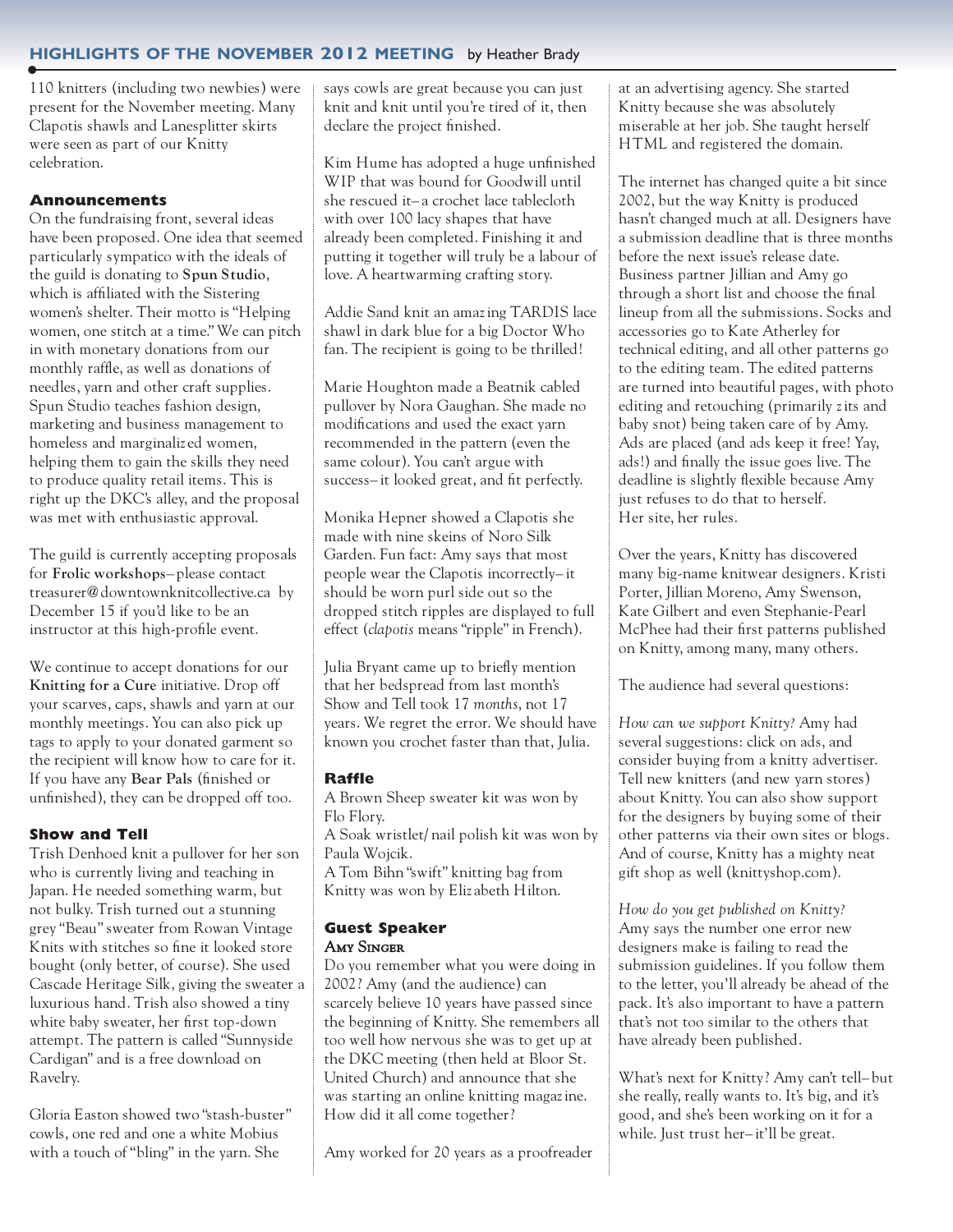#### **celebrating our own**

The latest issue of Twist Collective went live last Wednesday night at approximately 10 p.m. Fiona Ellis's pattern 'Granville', along with local designer Glenna C's 'Burrard' got such a huge response on Ravelry that they hit the  $\#1$  and the  $\#2$  spots on "What's Hot" by mid-morning Thursday, and each pattern had over 1000 hearts by Friday evening. Very exciting!

These patterns feature lots of Canadian content– both patterns were named after places and buildings in Vancouver, and Fiona's is

worked in Sweet Georgia Yarn– also from Vancouver! That's twice in one month that one of Fiona's patterns have taken top spot on Ravelry. Here's the link to Granville: www.ravelry.com/ patterns/ library/ granville-3

Another feather in Fiona's cap is that her Soakboxes (which are a collaborative project by Soak wash, Lorna's Laces and Fiona) made Canadian Living magazine's holiday gift guide. Nicely done!



**Date: February 9, 2013 Location: Ricoh Coliseum, Exhibition Place Marlies Alley: 1:30 pm Gates Open: 2:00 pm Game Time: 3:00 pm Seating: Behind Marlies bench (Sections 100/101) Price: \$21**

Now is the time to get your tickets for this family fun event - the 2nd annual Pucks N' Purls. Tickets will be on sale at the DKC meetings in December and January or online at www.marlies.ca/ PucksNPurls using the promotional code pucksnpurls. At \$21, the tickets are a great value. Tickets (which are right behind the Marlies bench at centre ice) have a face value of \$33, and on game day the price rises to \$37. At the Pucks N' Purls price, it's actually affordable to take your family to a professional hockey game.

We implore you to get your tickets early! Last year we ran out of tickets two weeks before the game. The Marlies organiz ers scrambled to get us more seats– some even in the end z one. More seats have been set aside for us this year, but as we get closer to game date, depending on sales, we will have to give up some unsold seats. There is a lot of pressure on Marlies tickets this year; some games have been sold out. There are a couple of reasons. First, the Marlies are an excellent AHL hockey team, making it to the Calder Cup last year. So the games are exciting to watch. Second, the NHL is in lockout so they are the only professional hockey game in town.

There will be a free skate on Marlies ice after the game again this year! This is an exclusive treat for 250 Pucks N' Purls ticket holders. You don't want to miss it. It will be a lifetime memory for all the hockey-craz ed fans among your family and friends.

Last year we had so much fun. The kids played foosball in Marlies Alley before the game while their parents had a beer and checked out their luck at the priz e table in the Concourse. There were so many priz es, 42 in all, donated by knitting distributors, yarn companies and local yarn stores. There was everything from knitting notions, to knitting books, to bags, to skeins of handdyed yarns, to a set of Addi Clicks. Tammy, Sam and Lacey, who volunteered at the prize table, had such a tough time giving some of the priz es away. Kim McBrien, owner of Indigodragonfly had

dyed a special colourway that brought a smile to everyone's face: "Just one Stanley Cup in my lifetime, is that too much to ask?" in blue, white and failure. The support from the knitting community was so wonderfully generous. We could not have done this without them.

This year we are planning lots of priz es for Pucks N' Purls ticket holders. But we will be broadening the prize selection to include hockey and other non- knitting priz es, as well as the types of knitting priz es we had last year. This is a family fun event, so let's have priz es that make everyone in the family happy. And just so you know, Indigodragonfly is planning another special colourway with a cheeky name.

At Pucks N' Purls last year, Denise presented Duke the Dog, the Marlies Mascot, with a scarf in Marlies blue and white that she had designed and knit herself– the intarsia logo was a masterpiece. At the second intermission, after a Jumbotron video of Wanietta and Linda verbally challenging each other to a match, they competed in the Fastest Knitter Face-Off filmed in the Rogers Red Z one. Wanietta took home the trophy, with Linda calling for a rematch in 2013. The Marlies staff were so pumped about this event. The guys could not believe that knitting could be so competitive! Then Duke and his dancers tossed some yarn. After a thrilling game finish (another Marlies win) it was onto the ice for a fabulous free skate.

Get your tickets now! The organiz ers are working to make Pucks N' Purls 2013 the best yet!